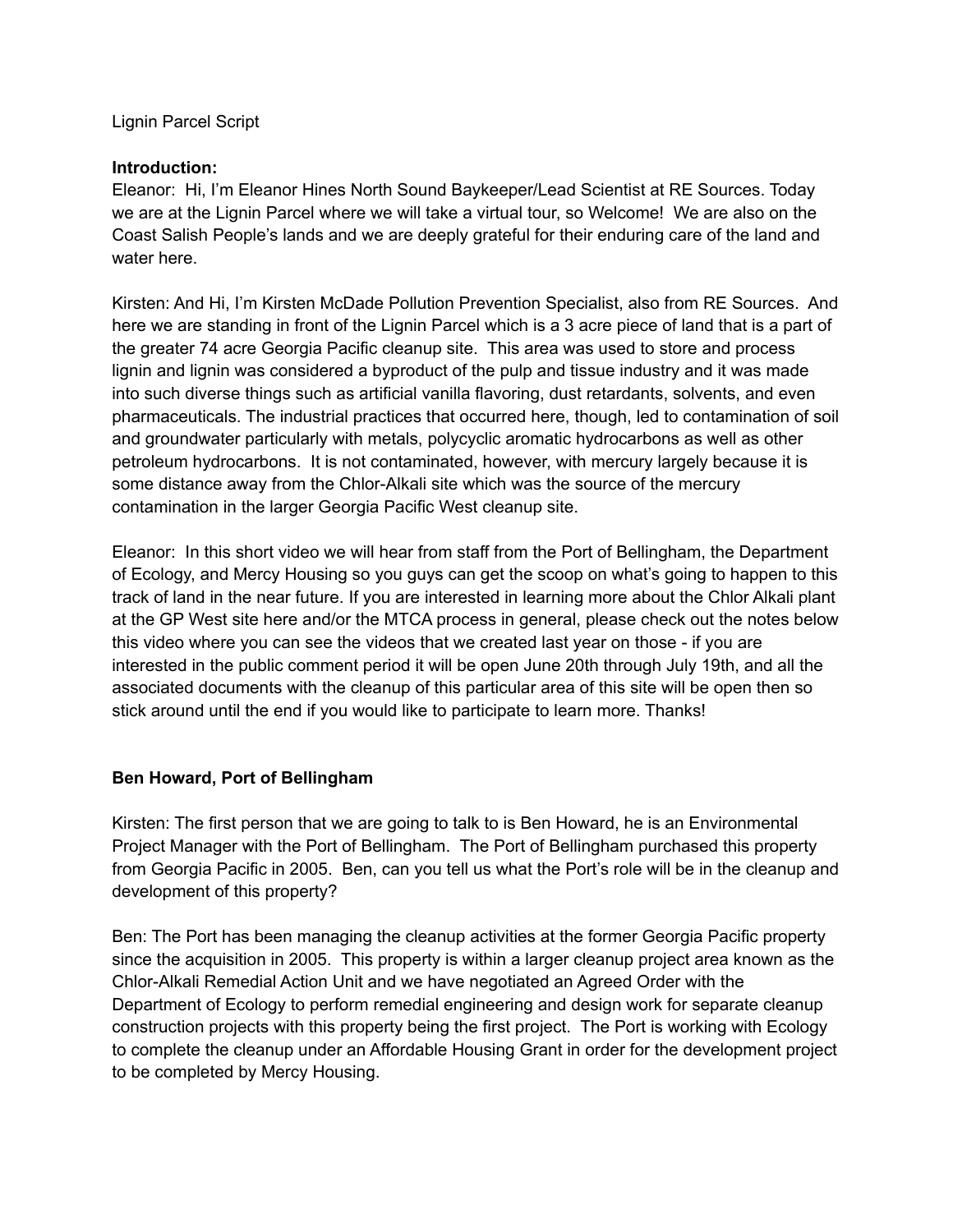Kirsten: This 3 acre section is going to be cleaned up and developed much quicker than the rest of the GP West Chlor-Alkali site - can you explain why that is the case?

Ben: The Chlor-Alkali site includes separate cleanup projects that will be completed at different times due to complexity and land use. This project was identified as a priority to work together with Ecology and Mercy Housing to bring affordable housing to the waterfront district.

Kirsten: So, after the cleanup has been completed, what do you anticipate the role of the Port to be?

Ben: Following completion of the cleanup work, the Port will continue to monitor groundwater to ensure the effectiveness of the cleanup. A monitored natural attenuation (MNA) plan will be developed in coordination with Ecology and an environmental covenant will be in place to put restrictions on future groundwater use.

### **Sandra Matthews, Ecology**

Eleanor: We are now going to talk to Sandra Matthews with the Department of Ecology. Sandra, can you tell us what your and Ecology's role is in this particular cleanup project? Sandra: Hello, I am a Geologist, Hydrogeologist and I am the lead in Ecology's NW regional office for Healthy Housing projects. I am acting as the site manager for the cleanup of the Lignin Operable Unit (OU) of the Chlor-Alkali Remedial Action Unit (RAU) of the GP West Site. John Rapp is the Site Manager for the entire GP-West site which consists of the Pulp and Tissue Mill Remedial Action Unit and the Chlor-Alkali Remedial Action Unit. Ecology's role for this project is to supervise the clean up to ensure that the site is cleaned up and is safe for its scheduled use.

Eleanor: Can you tell us what work has already been done at this site?

Sandra: The Port has been working with Ecology to investigate and clean up the GP-West site since 2009. The cleanup of the GP-West site is underway. In August of 2013, the site was separated into two Remedial Action Units (RAUs): the Pulp and Tissue Mill and Chlor-Alkali RAUs. The cleanup of the Pulp and Tissue RAU was completed in 2016. In September of 2021, Ecology issued a Cleanup Action Plan (CAP) for the Chlor-Alkali RAU or the Chlor-Alkali Cleanup Area. The Port of Bellingham is working on the engineering design for that cleanup. The Port has also been working with Mercy Housing to develop an affordable housing/ community space project in the northern portion of the Chlor-Alkali Area. In order to clean-up this area more quickly, the Lignin Operable Unit was created. Mercy Housing will purchase this portion of the Chlor-Alkali area for a site for Affordable housing redevelopment.

Eleanor: A Cleanup Action Plan has already been completed for this site but it was decided that changes needed to be made. What are those changes and why were they necessary?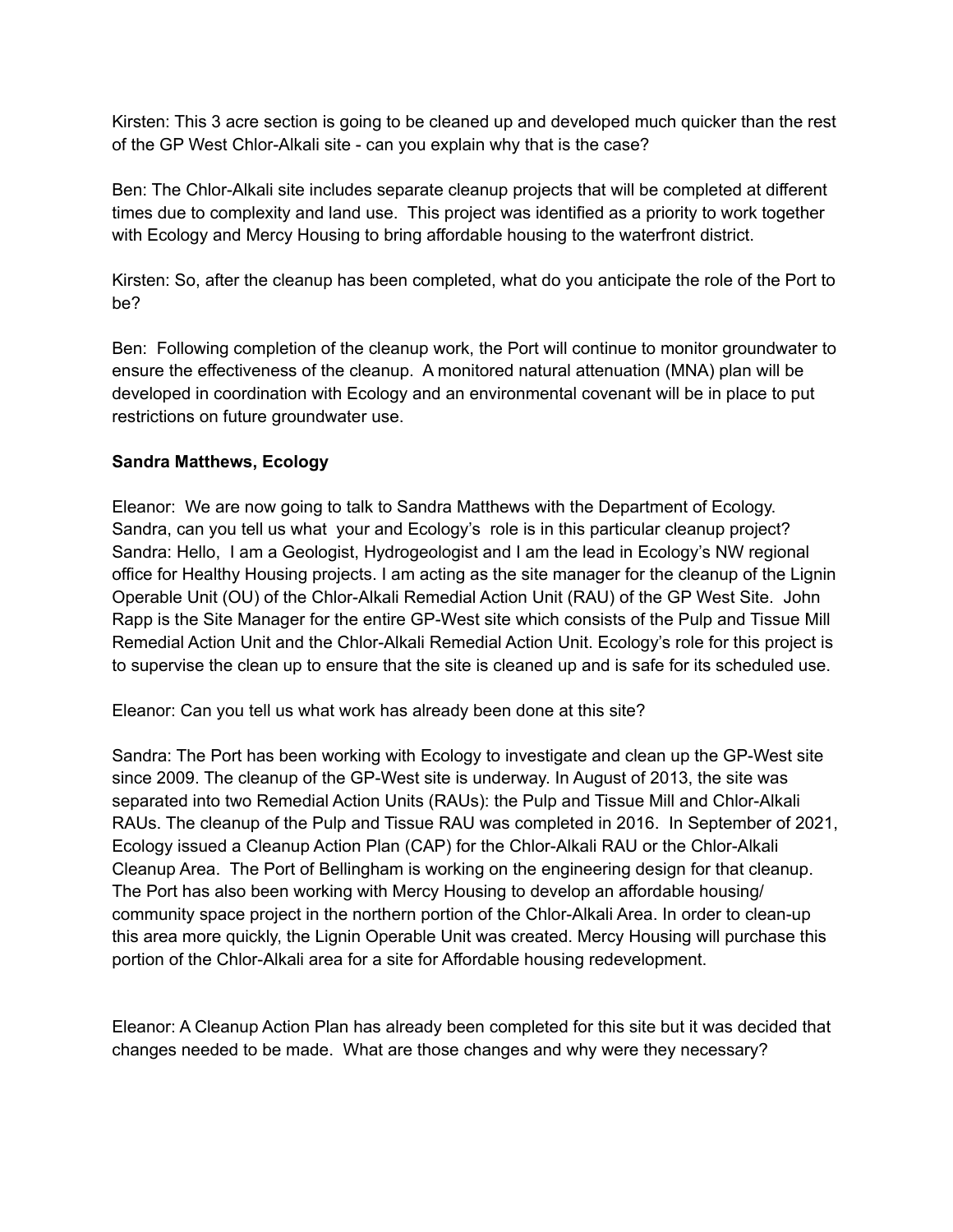Sandra: The cleanup action in this area in that 2021 Chlor-Alkali area Clean up Plan was capping for this area. Since this area is now going to be used for residential use, a more permanent and more protective cleanup action was decided for this site which is excavation and off-site disposal. The Clean up Action for this area was selected for the Lignin OU.

Eleanor: After the site has been cleaned up, what will Ecology's role be?

Sandra: After excavation and disposal is complete at the site, groundwater monitoring will continue at the site. Monitoring data will be used to evaluate how natural attenuation in the area is happening in the groundwater at the site, and validate that contaminates are not moving off site into the Whatcom waterway. There will be a covenant on the property to restrict the use of the groundwater from the site.

Eleanor: Thank you so much for joining us we are really happy that you could present this information to us today

# **Ellen Lohe, Mercy Housing**

Kirsten: Next, we are going to talk to Ellen Lohe who works for Mercy Housing. Ellen, can you tell us a little bit about Mercy Housing and what this organization does? Ellen: Mercy Housing is a non-profit affordable housing developer, owner, and service provider that owns over 2,500 apartment homes at 55 properties across the Pacific Northwest, serving over 6,700 residents. Mercy Housing is committed to building welcoming, equitable, and healthy communities by creating program-enriched affordable housing – we see housing as a platform from which we can provide programs and activities that help families and children succeed and thrive.

Kirsten: What plans does Mercy Housing have for this site and how was this site chosen for this particular project?

Ellen: We're excited to be partnering with the Port of Bellingham, the Whatcom Community Foundation and the City of Bellingham to create over 80 affordable family housing units as well as a ground floor early learning center in partnership with the YMCA. The building is designed for energy efficiency, and will include solar PV and an all-electric design. The project will provide much needed affordable family sized housing, and the waterfront district location will provide families with easy access to downtown, services, amenities, and transit, and will help ensure that the growing Bellingham waterfront is welcoming to all. Despite this great site location, the environmental issues present a major obstacle for affordable housing - the partnership with Ecology and the Port to remediate the site help Mercy make affordable housing for families and early learning for children a reality.

Kirsten: I know people will be curious to know WHEN all of this will happen - can you give us an idea of the timeline for this project?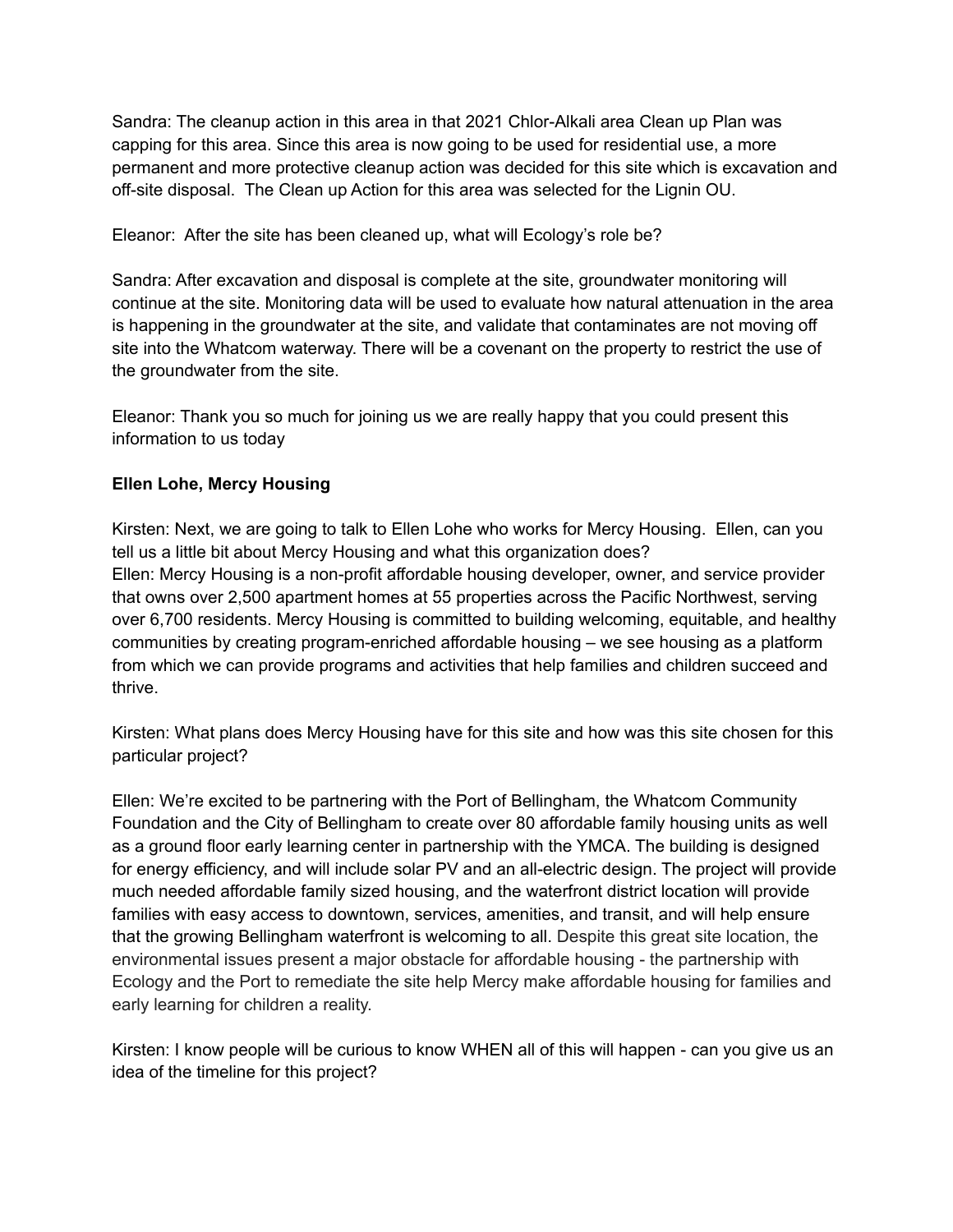Ellen: We are excited that the project received competitive funding from the Washington State Department of Commerce Housing Trust Fund as well as a tax credit allocation from the Washington State Housing Finance Commission in April. With those two key pieces of financing, the project is moving ahead through design and entitlements, with the goal of being in construction at the end of 2022. We're grateful for our many community partners here in Bellingham working alongside us to make this project possible.

# **Ian Fawley, Ecology**

Hi, Ian Fawley here, Outreach Specialist with the Washington State Department of Ecology.

I'm here on the Georgia-Pacific West site in Bellingham, and behind me is the Lignin Operable Unit.

We have some good news to share with you about the cleanup progress here!

We have prioritized a cleanup of the Lignin Operable Unit, which means we have a draft Cleanup Action Plan and associated legal documents for your review. During Ecology's 30-day comment period, we will simultaneously host an in-person and online public meeting, and RE Sources will host an in-person walking tour through their Public Participation Grant from Ecology.

In this video, I'll explain how *YOU* can participate in those outreach opportunities.

The approximately 4 acre Lignin Operable Unit is located at the corner of W. Laurel Street and S. Cornwall Avenue in downtown Bellingham.

To expedite the Port of Bellingham's cleanup of this unit and enable Mercy Housing Northwest to purchase and redevelop the property after cleanup, an amendment to the legal agreement (called a Consent Decree) creates the Lignin Operable Unit within the Chlor-Alkali Area of the Georgia-Pacific West cleanup site that you see labeled here.

The Georgia-Pacific West cleanup site and the Lignin Operable Unit are continuing through the formal cleanup process which is directed by Washington's environmental cleanup law - the Model Toxics Control Act - or MTCA for short.

Public participation is built-in at specific steps – highlighted here in this infographic by orange comment bubbles - including our current step of public review and comment on drafts of the Lignin Operable Unit's Cleanup Action Plan and associated legal documents.

For 30 days, beginning **June 20 th** through **July 19 th of 2022** Ecology welcomes comments on three documents for the Lignin Operable Unit:

A draft Cleanup Action Plan

· An amendment to a previous legal agreement called a Consent Decree between Ecology and the Port of Bellingham

And a legal agreement called a Prospective Purchaser Consent Decree between Ecology and Mercy Housing Northwest